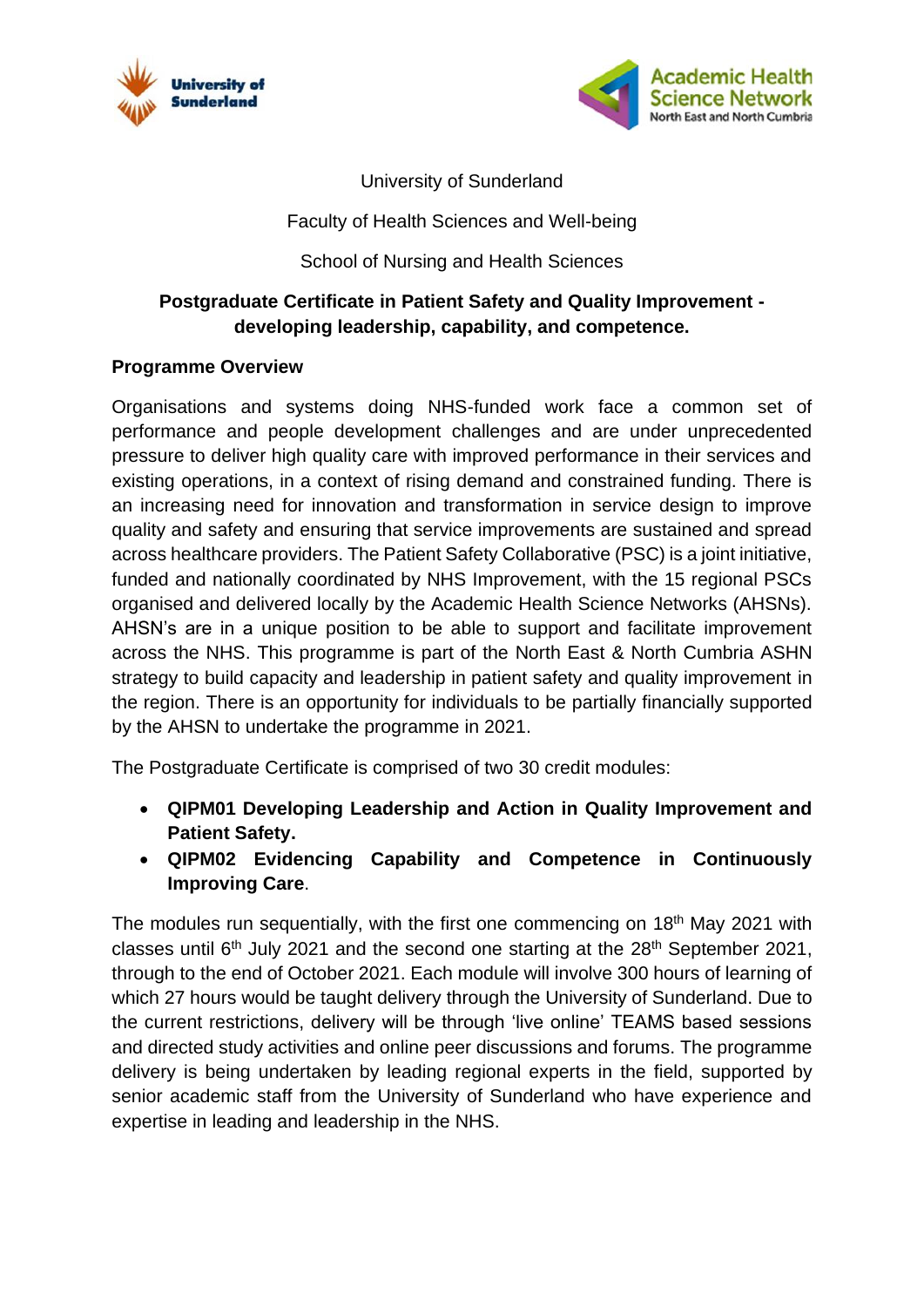



# **Programme Outcomes**

Through completion of the programme and associated work-based learning activities you will be able to:

#### Knowledge

- 1. Articulate enhanced knowledge and critical understanding of Quality Improvement methodology and methods and their use in the wider political contexts within which NHS health care resides.
- 2. Explore leadership and management skills for quality improvement in strategic, tactical and operational health care provision.
- 3. Incorporate critical reflection to contribute towards increased self-awareness, developing capability and practice and professional development as a compassionate inclusive and effective leader.
- 4. Integrate theory, research and practice to role competency for quality improvement and patient safety to develop high quality health and care systems and partnerships.
- 5. Explore the concept of integrated governance to ensure individuals, teams and organisations share accountability for quality of care and patient safety in clinical services.

#### **Skills**

- 1. Demonstrate Competence in the location, retrieval, management and critical appraisal of literature from a range of sources.
- 2. Exercise judgement to facilitate change and improvement, demonstrating skills of negotiation, prudence and integrity.
- 3. Contribute effectively to uni-professional, multi-professional and inter-professional developments with the goal of improving the experience of service users, clients and their families/carers/significant others.

### **Module information**

*QIPM01 Developing Leadership and Action in Quality Improvement and Patient Safety.*

The first of two modules, which combine to create the Postgraduate Certificate of Achievement in Patient Safety and Quality Improvement - developing leadership, capability, and competence.

The module focuses on the foundations of quality improvement methodology and patient safety in Healthcare and develops the students in their critical appraisal of these and their application in practice. Indicative content of the module includes: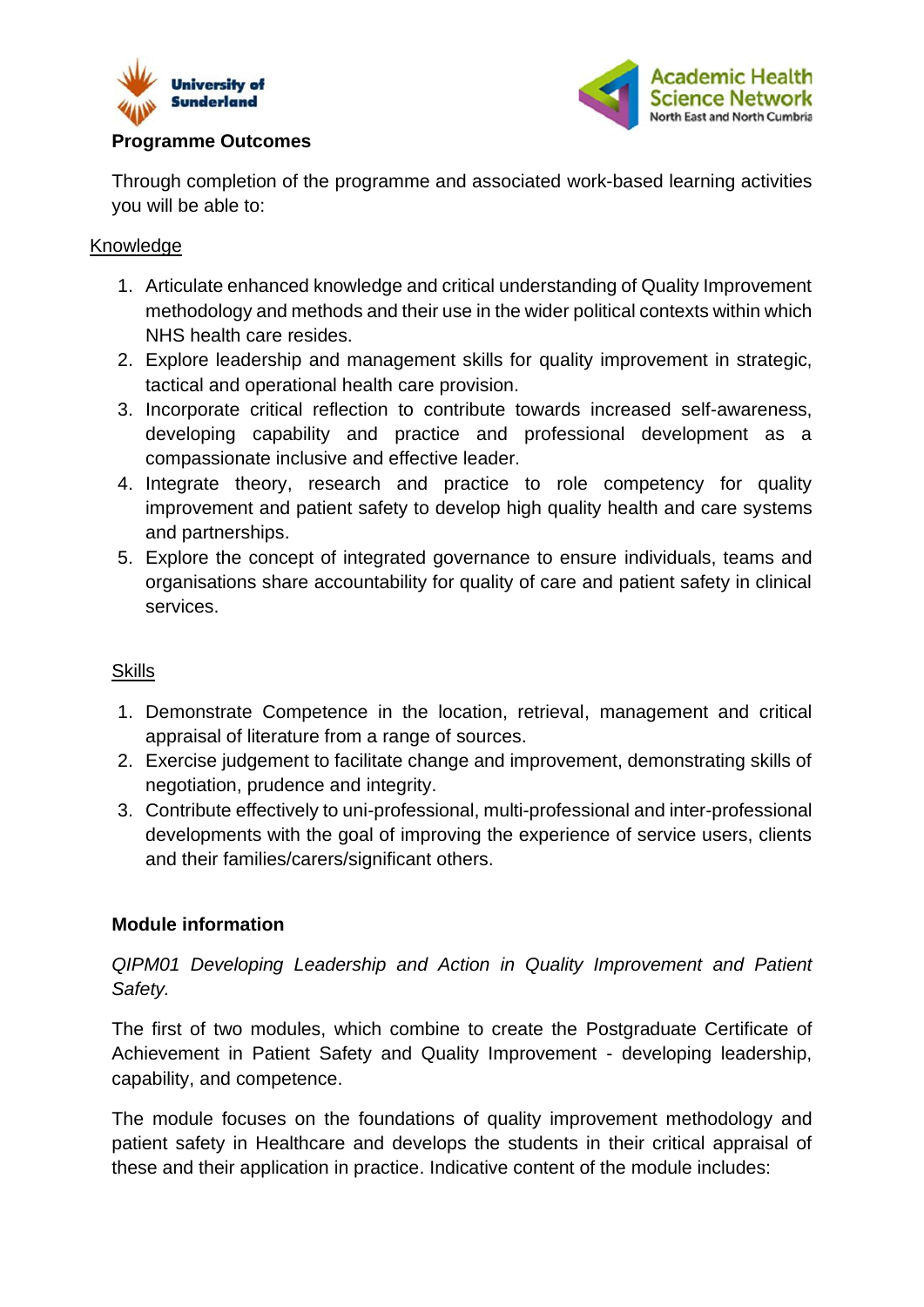



- Quality Improvement methodology and methods, planning and design of quality improvement projects and measurement for improvement
- Organisational and individual capability and competences required to lead strategic change within a dynamic health and social care environment
- Layers of Leadership: to demonstrate how leaders and change agents can be found at all levels in the organisation
- Patient Safety
- Human Factors
- Simulation Education
- Service User involvement and using feedback
- Clinical Governance.

### *QIPM02 Evidencing Capability and Competence in Continuously Improving Care*

This second module will allow the student to develop and adopt their core leadership capabilities and competencies associated with the five conditions that shape cultures that enable people to continuously improve care, population health and value as outlined in 'Developing People- improving Care' a National framework for action on improvement and leadership development in NHS -funded services. The focus of the module will be work based application of their learning and leadership development and influence. Indicative content includes:

- Leadership Competence development
- Capability building for quality improvement
- Culture understanding the history of blame cultures and how to evaluate and improve culture in teams
- Minimising adverse events
- Methods of feedback and continuous Improvement
- Questioning all parts of the system
- Evidence based portfolio building and professional development.

### **Admissions Criteria**

- Students must be working in roles within the NHS or providers of NHS commissioned services.
- Normally a 2.2 or above in degree (or equivalent experience, which includes Registration with a professional body, or three years relevant work based experience).
- Students must have an identified supervisor (which must be prearranged by the student prior to application), the supervisor must:
	- o Be someone within the organisation who can facilitate the leadership of Quality Improvement and Patient safety, development of the student.